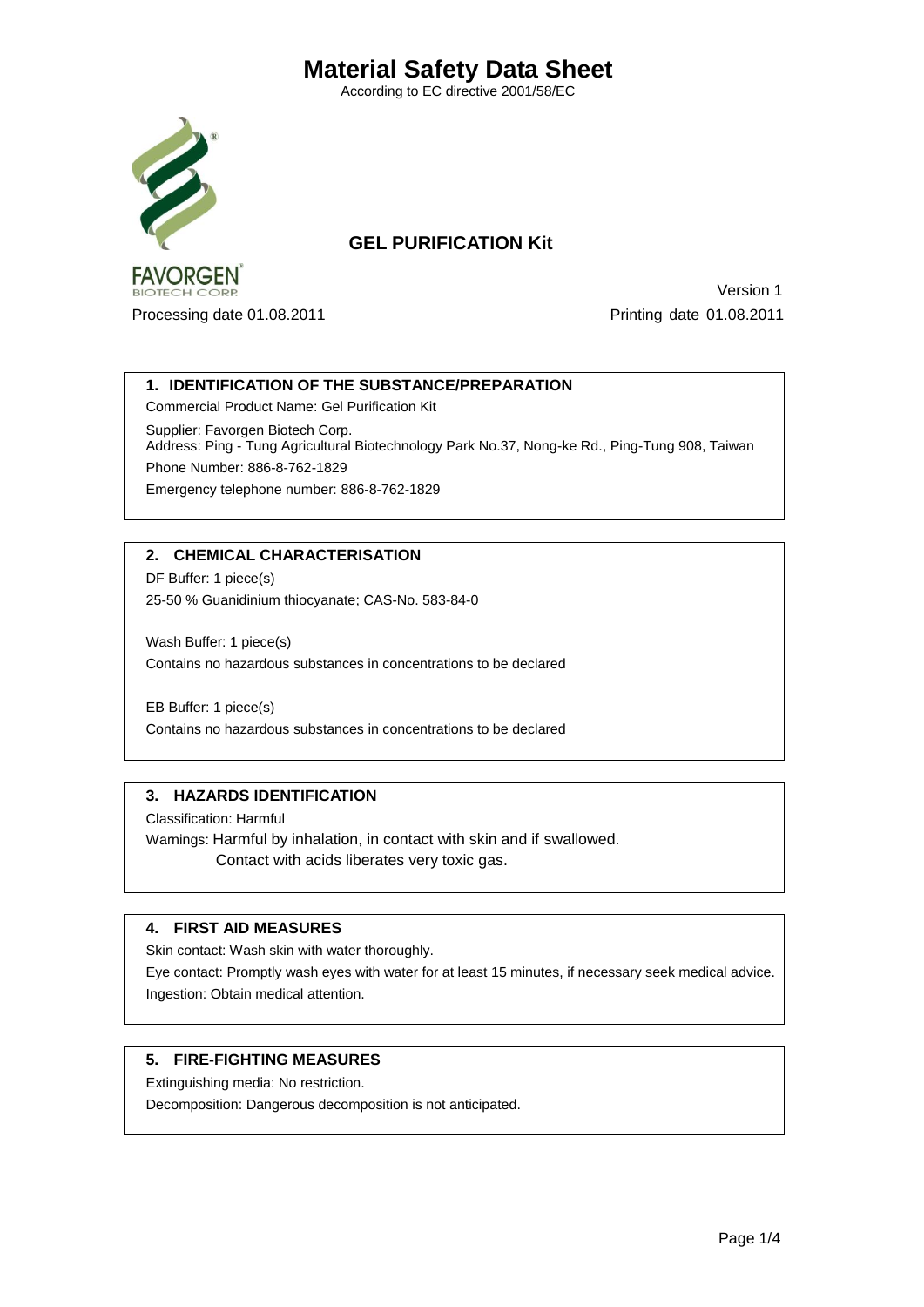According to EC directive 2001/58/EC



# **GEL PURIFICATION Kit**

 Version 1 Processing date 01.08.2011 Processing date 01.08.2011

### **6. ACCIDENTAL RELEASE MEASURES**

Actions to be taken on spillage:

Sweep up spilled solids carefully. Dilute spilled liquids with plenty of water and adsorb.

Absorbent material: No restriction.

Actions to be taken to limit

Damage: Special measures to limit damage are not necessary.

# **7. HANDLING AND STORAGE**

Handling: Liquid is not inflammable. Liquid is not combustible. Open and handle vessels carefully. Storage: Store at room temperature.

Do not store together with: No restriction.

### **8. EXPOSURE CONTROLS / PERSONAL PROTECTION**

Respiratory protection: No personal respiratory protective equipment normally required.

Eye protection: Safety glasses

Hand protection: One-way gloves

Hygiene measures: Wash hands before breaks and at the end of workday.

# *9.* **PHYSICAL AND CHEMICAL PROPERTIES**

*DF Buffer*  Form: liquid Miscibility with water: immiscible pH:4.5

*Wash Buffer* Form: liquid Miscibility with water: immiscible pH:7.5

*Elution Buffer* Form: liquid Miscibility with water: immiscible pH:8.5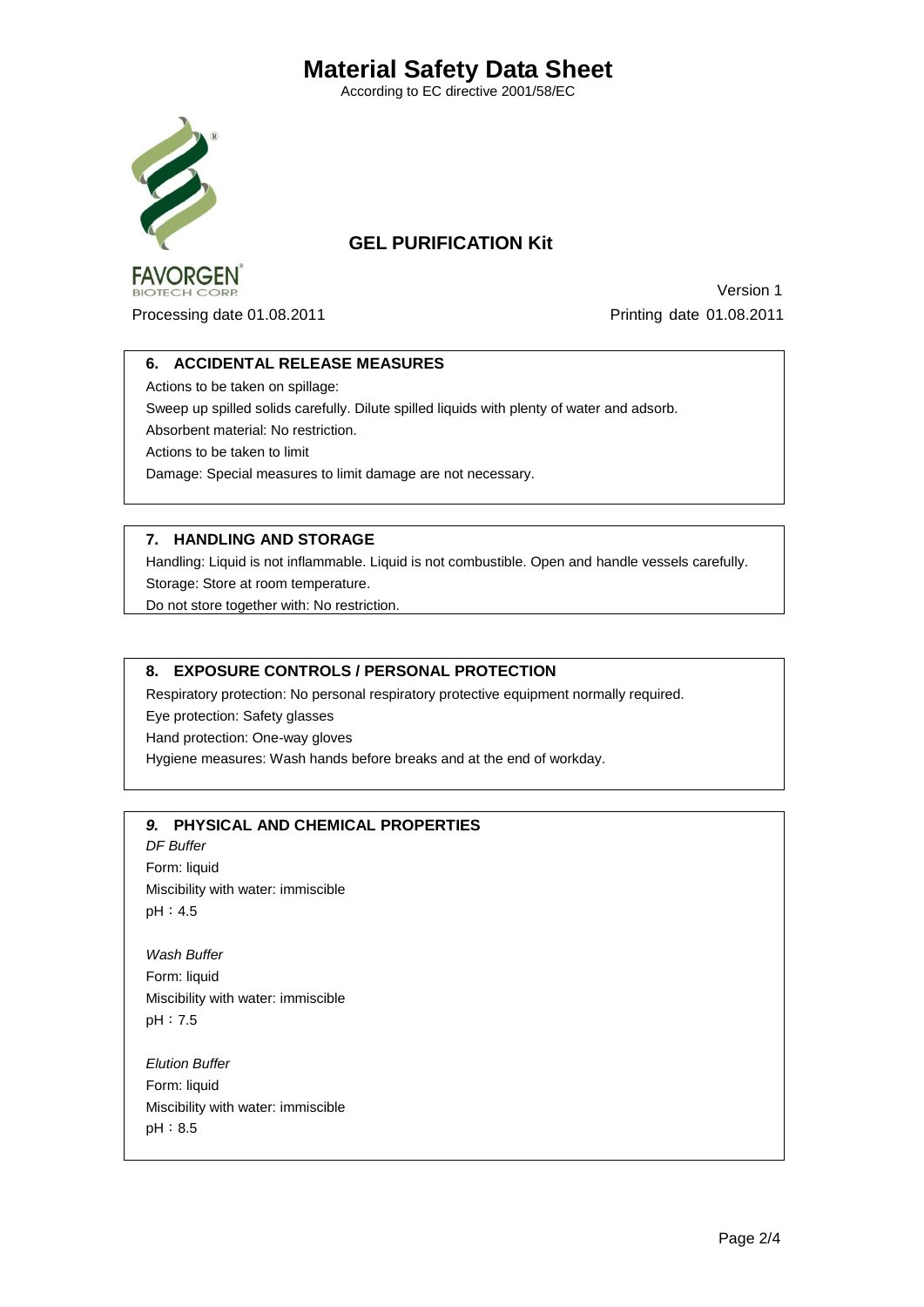According to EC directive 2001/58/EC



# **GEL PURIFICATION Kit**

 Version 1 Processing date 01.08.2011 Processing date 01.08.2011

### **10. STABILITY AND REACTIVITY**

Hazardous reactions: none under normal use Hazardous decomposition products: none

# **11. TOXICOLOGICAL INFORMATION**

**DF Buffer**

*Guanidinium thiocyante* Toxicity (others): LD50 intraperitoneal mouse 300 mg/kg

### **12. ECOLOGICAL INFORMATION**

Water hazard class: 2 hazardous to water and ground

### **13. DISPOSAL CONSIDERATIONS**

Waste disposal route: Used reagent can be disposed of in the waste water in accordance with local regulations.

Disposal of empty packaging: Dispose of empty packs by local recycling or waste disposal routes if necessary, clean them beforehand.

### **14. TRANSPORT INFORMATION**

DOT regulations: Hazard class: -

Land transport ADR/RID (cross-border): ADR/RID class: -

Maritime transport IMDG: IMDG Class: - Marine pollutant: No Air transport ICAO-TI and IATA-DGR ICAO/IATA Class: -

# **15. REGULATIONS**

**Sara**

Section 355 (extremely hazardous substances): None of the ingredients is listed.